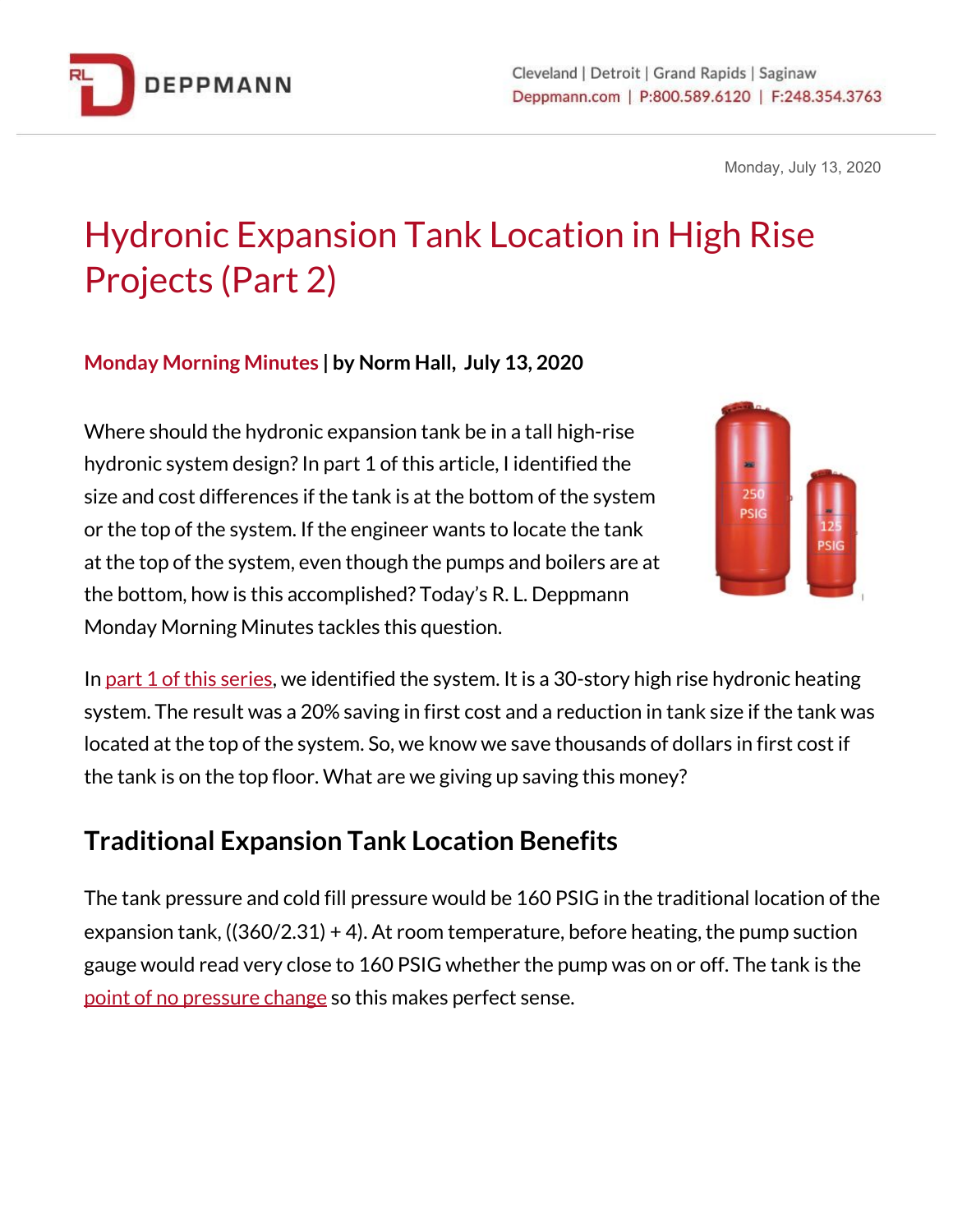The air separator is located with the hottest water and full flow. The pump is pumping away from the point of no pressure change or expansion tank. The cold fill pressure reducing valve(PRV)is near the expansion tank. The normal rules are being followed.



## **Top of System Expansion Tank Location**

#### **Hydronic Expansion Tank Location and Piping:**

The tank should be located on the hot water return piping after the terminal units. It should end up close to the top of the return riser. It should be piped using the traditional rules, off the side of the pipe with a thermal loop.

### **Pump Suction Pressure:**

When we locate the tank at the top of the system, the suction pressure to the pump will vary with the pump flow rate. The tank remains the point of no pressure change. Assume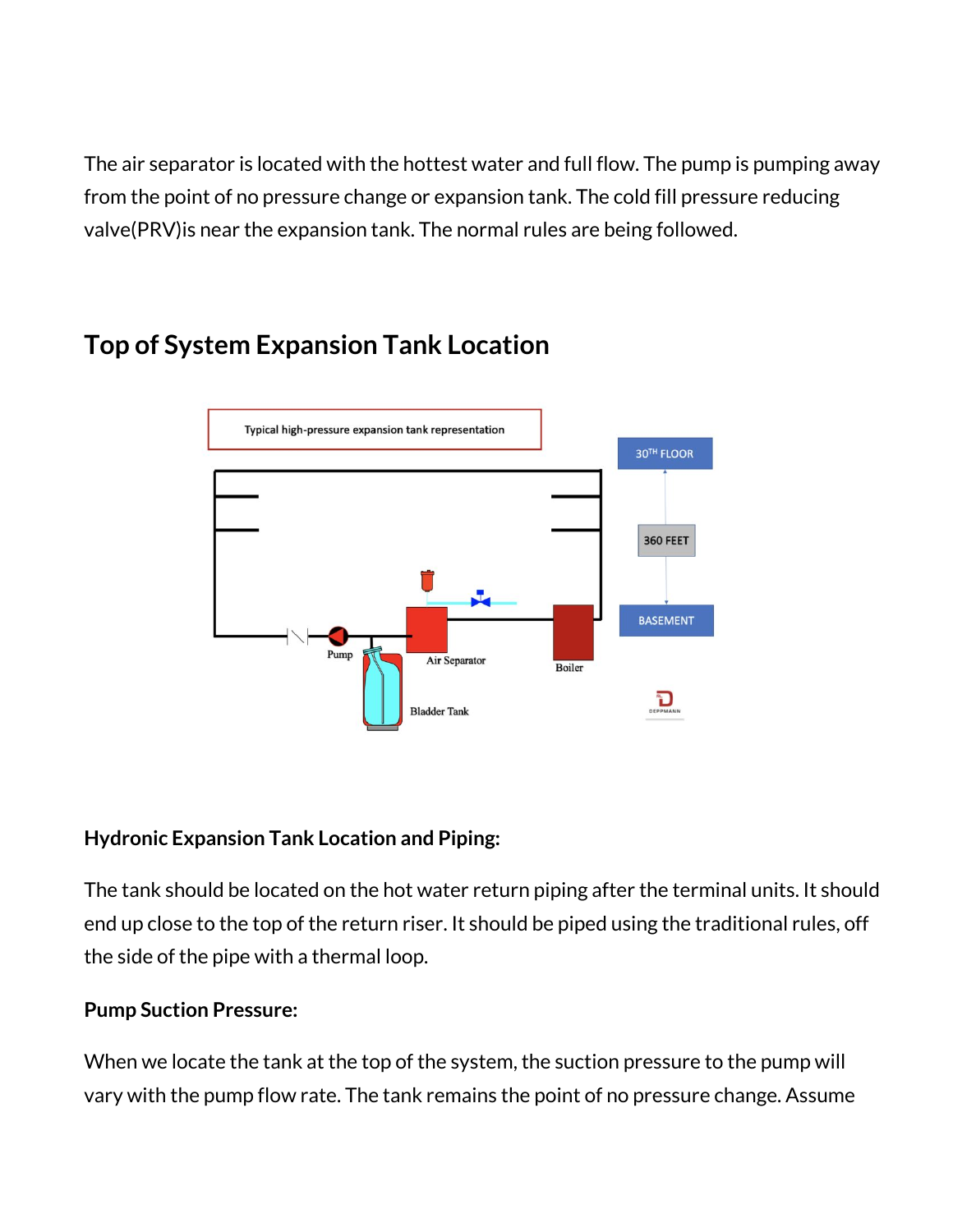

the cold fill pressure at the tank is 4 PSIG. With the pump off, the suction pressure will be 160 PSIG, ((360/2.31) + 4). Now there is about 400 feet of pipe, a boiler or heat exchanger, and an air separator between the tank and the pump suction. Assume 4' per 100' of friction loss and, for this example, 10 feet of drop in the boiler and air separator. If the pump is off, the suction pressure will be the 160 PSIG. If the pump is on, and at full flow, the suction will read 160 minus the friction loss or about 150 PSIG. This is not a problem. It is just a difference.

#### **Cold Fill PRV:**

The pressure at the pump suction will vary depending on the flow rate and friction loss in the system. If the PRV is located near the air separator at the bottom of the system, what do I set it at? The traditional 160 PSIG cold fill pressure will result in makeup water being added to the system when the pump is running, and the pressure drops due to friction loss mentioned above. The pressure at the top of the system will rise and the tank may end up being too small. This will cause possible pressure relief valve opening at full temperature.

For this reason, if the tank is located at the top of the system, the cold fill pressure reducing valve should also be *located there.*